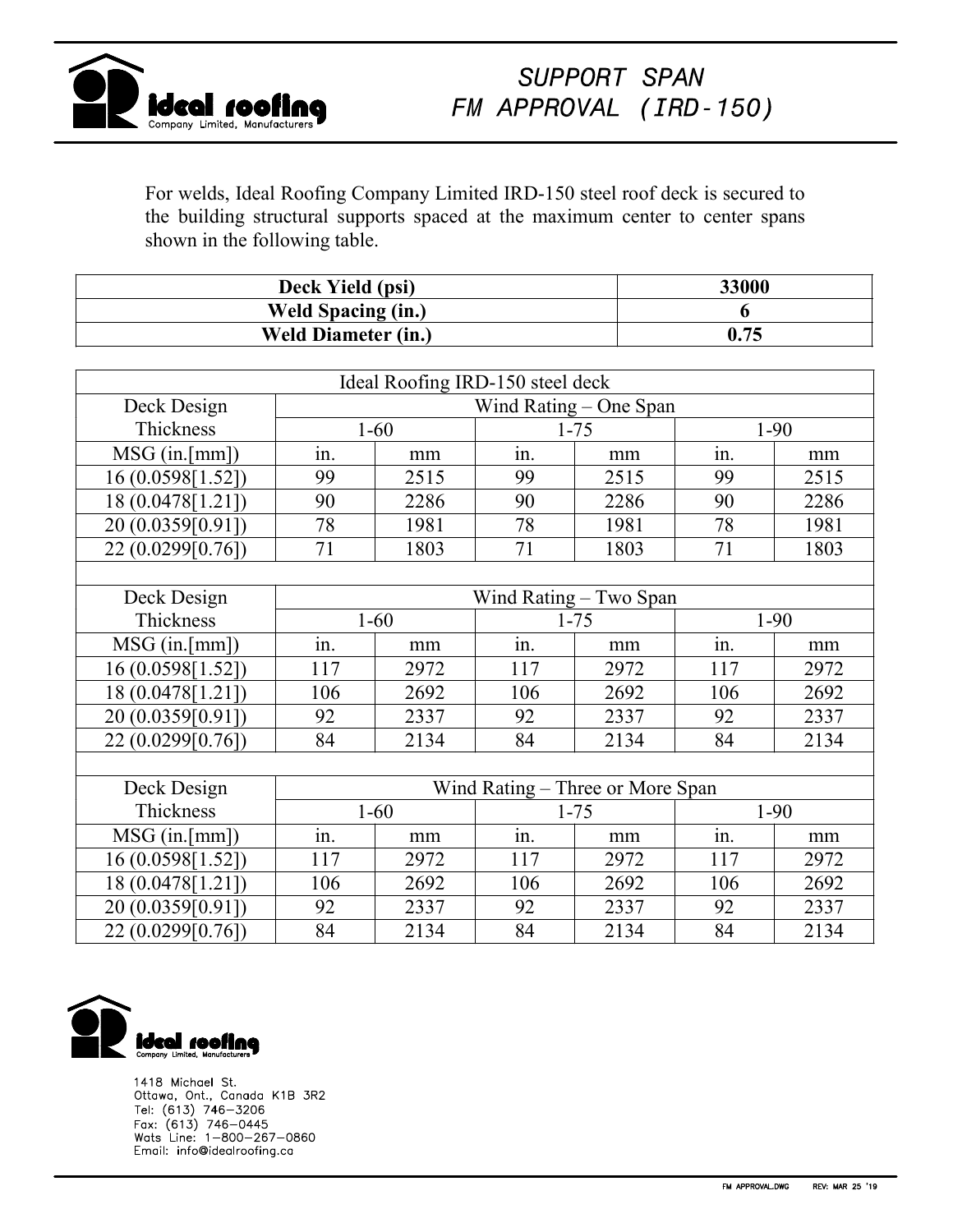

For welds, Ideal Roofing Company Limited IRD-300 steel roof deck is secured to the building structural supports spaced at the maximum center to center spans shown in the following table.

| Deck Yield (psi)           | 33000 |
|----------------------------|-------|
| <b>Weld Spacing (in.)</b>  |       |
| <b>Weld Diameter (in.)</b> | 0.75  |

| Ideal Roofing IRD-300 steel deck |                                  |      |          |      |          |      |  |
|----------------------------------|----------------------------------|------|----------|------|----------|------|--|
| Deck Design                      | Wind Rating - One Span           |      |          |      |          |      |  |
| Thickness                        | $1 - 60$                         |      | $1 - 75$ |      | $1-90$   |      |  |
| $MSG$ (in.[mm])                  | in.                              | mm   | in.      | mm   | in.      | mm   |  |
| 16 (0.0598[1.52])                | 213                              | 5410 | 213      | 5410 | 195      | 4953 |  |
| 18 (0.0478[1.21])                | 191                              | 4851 | 190      | 4826 | 173      | 4394 |  |
| 20 (0.0359[0.91])                | 166                              | 4216 | 162      | 4115 | 148      | 3759 |  |
| 22 (0.0299[0.76])                | 152                              | 3861 | 145      | 3683 | 132      | 3353 |  |
|                                  |                                  |      |          |      |          |      |  |
| Deck Design                      | Wind Rating – Two Span           |      |          |      |          |      |  |
| Thickness                        | $1 - 60$                         |      | $1 - 75$ |      | $1-90$   |      |  |
| $MSG$ (in.[mm])                  | in.                              | mm   | in.      | mm   | in.      | mm   |  |
| 16 (0.0598[1.52])                | 246                              | 6248 | 219      | 5563 | 199      | 5055 |  |
| 18 (0.0478[1.21])                | 220                              | 5588 | 195      | 4953 | 169      | 4293 |  |
| 20 (0.0359[0.91])                | 190                              | 4826 | 155      | 3937 | 128      | 3251 |  |
| 22 (0.0299[0.76])                | 163                              | 4140 | 129      | 3277 | 107      | 2718 |  |
|                                  |                                  |      |          |      |          |      |  |
| Deck Design                      | Wind Rating – Three or More Span |      |          |      |          |      |  |
| Thickness                        | $1 - 60$                         |      | $1 - 75$ |      | $1 - 90$ |      |  |
| $MSG$ (in.[mm])                  | in.                              | mm   | in.      | mm   | in.      | mm   |  |
| 16 (0.0598[1.52])                | 251                              | 6375 | 245      | 6223 | 222      | 5639 |  |
| 18 (0.0478[1.21])                | 225                              | 5715 | 218      | 5537 | 199      | 5055 |  |
| 20 (0.0359[0.91])                | 195                              | 4953 | 189      | 4801 | 160      | 4064 |  |
| 22 (0.0299[0.76])                | 179                              | 4547 | 162      | 4115 | 134      | 3404 |  |



1418 Michael St. Ottawa, Ont., Canada K1B 3R2 Tel: (613) 746-3206<br>Fax: (613) 746-0445<br>Wats Line: 1-800-267-0860 Email: info@idealroofing.ca